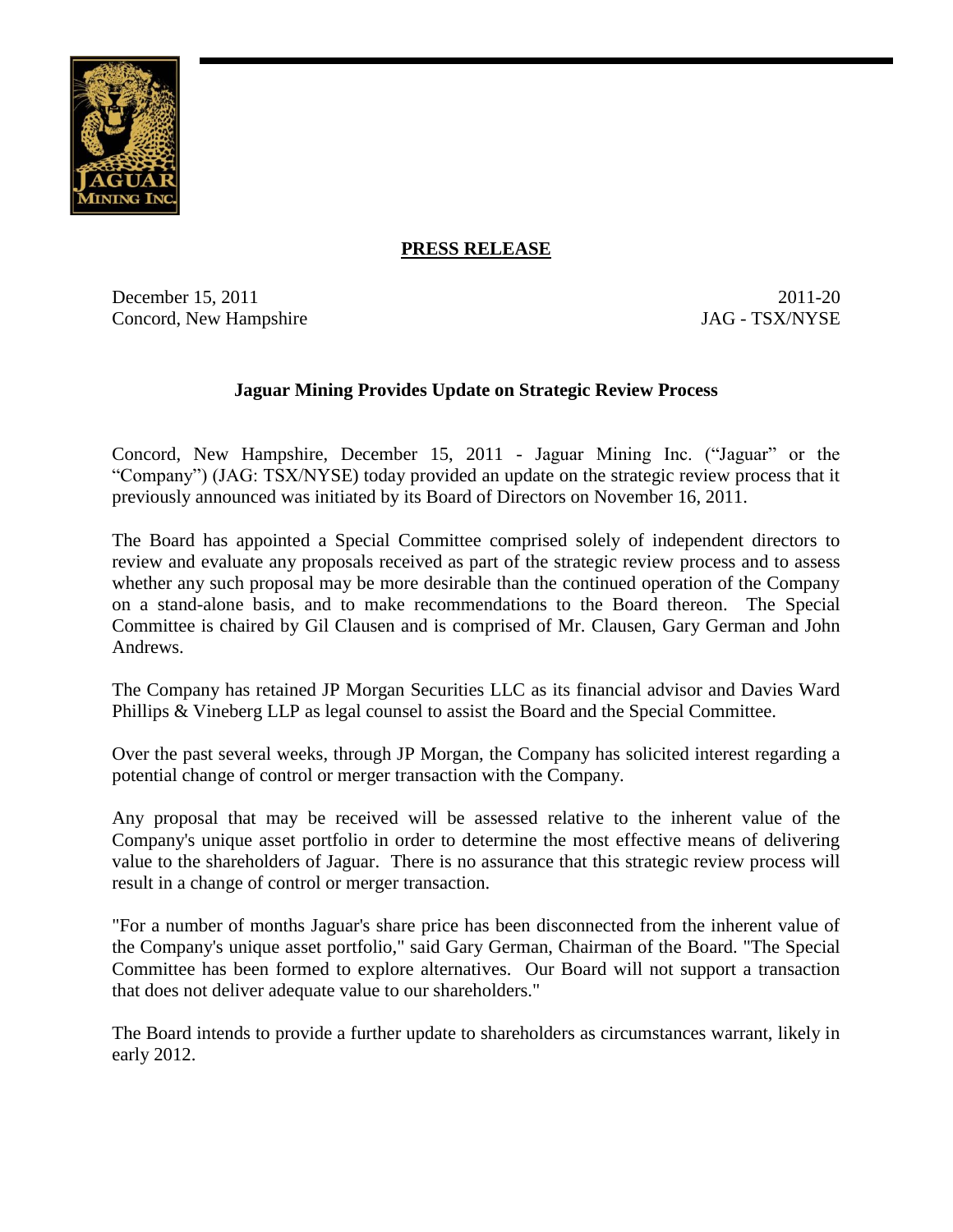### **About Jaguar**

Jaguar is a gold producer in Brazil with operations in a prolific greenstone belt in the state of Minas Gerais. Jaguar is also engaged in developing the Gurupi Project in the state of Maranhão. Based on its development plans, Jaguar is one of the fastest growing gold producers in Brazil. The Company is actively exploring and developing additional mineral resources at its approximate 256,300-hectare land base in Brazil. Additional information is available on the Company's website at [www.jaguarmining.com.](http://www.jaguarmining.com/)

### **Contact Information**

Investors and Analysts may contact: Roger Hendriksen Vice President, Investor Relations 603-224-4800 [rhendriksen@jaguarmining.com](mailto:rhendriksen@jaguarmining.com)

Members of the media may contact: Valéria Rezende DioDato Director of Communication 603-224-4800 [valeria@jaguarmining.com](mailto:valeria@jaguarmining.com)

#### **Forward Looking Statements**

This press release contains forward-looking statements, within the meaning of the U.S. Private Securities Litigation Reform Act of 1995 and applicable Canadian securities laws, concerning the strategic review process. These forward-looking statements can be identified by the use of the words "assess", "will" and similar forward looking language. Forward-looking statements involve known and unknown risks, uncertainties and other factors, which may cause the actual results, or performance to be materially different from any future results or performance expressed or implied by the forward-looking statements.

These factors include the inherent risks involved in the exploration and development of mineral properties, the uncertainties involved in interpreting drilling results and other geological data, fluctuating gold prices and monetary exchange rates, the possibility of project cost delays and overruns or unanticipated costs and expenses, uncertainties relating to the availability and costs of financing needed in the future, uncertainties related to production rates, timing of production and the cash and total costs of production, changes in applicable laws including laws related to mining development, environmental protection, and the protection of the health and safety of mine workers, the availability of labor and equipment, the possibility of labor strikes and work stoppages and changes in general economic conditions. Although the Company has attempted to identify important factors that could cause actual actions, events or results to differ materially from those described in forward-looking information, there may be other factors that cause actions, events or results to differ from those anticipated, estimated or intended.